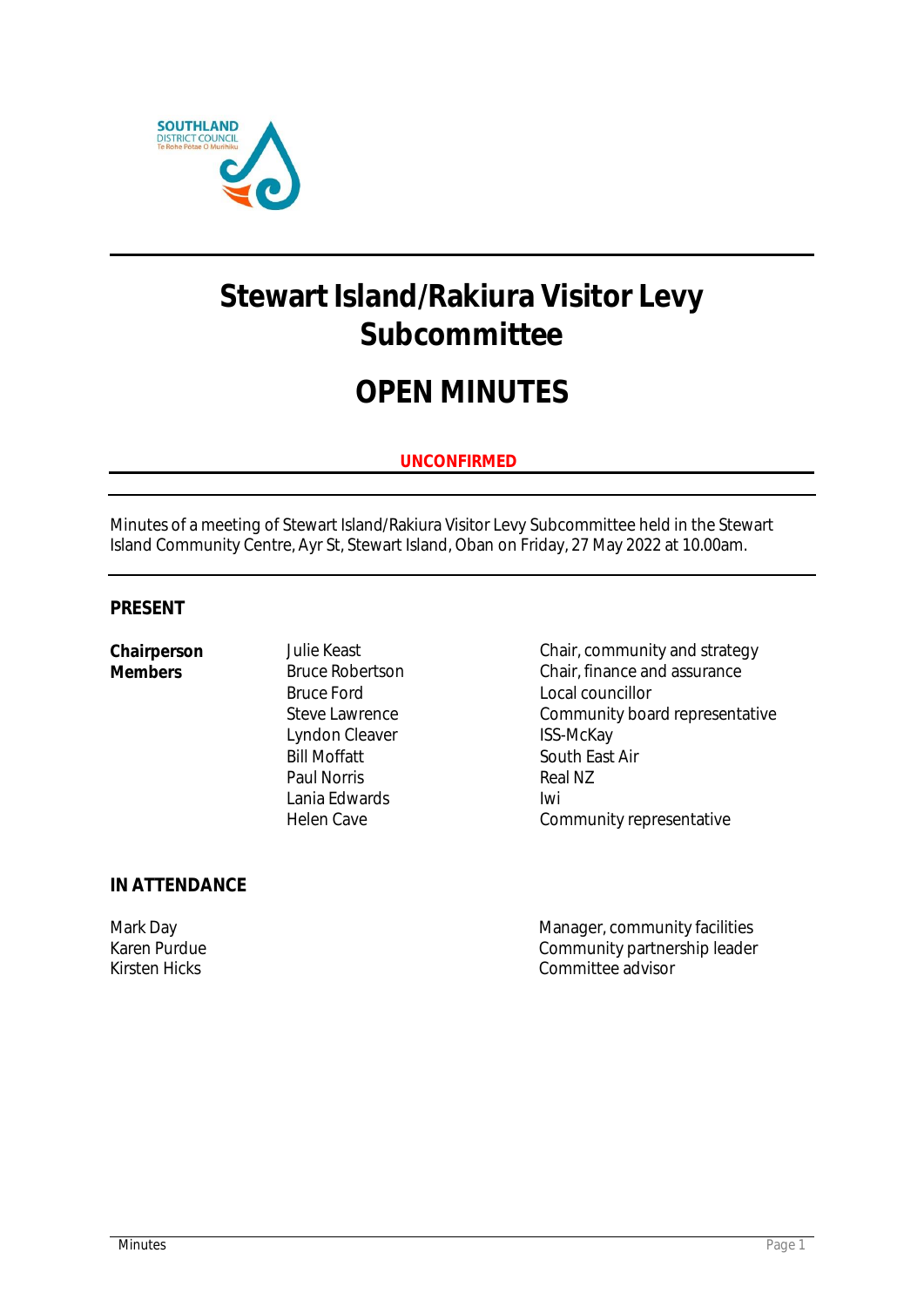

#### **1 Apologies**

There were no apologies.

**2 Leave of absence** 

There were no requests for leave of absence.

**3 Conflict of interest**

Steve Lawrence declared a conflict of interest in **7.1 Stewart Island Visitor Levy funding allocations March 2022 l), m), n), o), p)**

**4 Public forum**

The following applicants spoke to their applications:

- Jon Spraggon Stewart Island Lions Butterfield Beach Stewart Island/Rakiura Community Board - Dundee Street Stewart Island/Rakiura Community Board - Horseshoe Bay Stewart Island/Rakiura Community Board - Golden Bay
- Geoff Sutherland Area Road Policing Manager Dundee St, Horseshoe Bay, Golden Bay
- Stuart Newton Dundee St, Horseshoe Bay, Golden Bay
- Julie Asher Health Committee Emergency helipad
- Stuart Newton Future Rakiura Emergency helipad
- Anita Geeson Rakiura Heritage Trust
- Margaret Hopkins Rakiura Heritage Trust
- Shona Sangster Stewart Island Rakiura Community and Environment Trust
- Dale Chittenden Department of Conservation
- **5 Extraordinary/urgent items**

There were no extraordinary/urgent items.

**6 Confirmation of minutes**

#### **Resolution**

Moved Bruce Robertson, seconded Bill Moffatt **and resolved**

**That the Stewart Island/Rakiura Visitor Levy Subcommittee confirms the minutes of the meeting held on 28 May 2021, as a true and correct record of that meeting**

There was a short break at 12.05pm - 12.15pm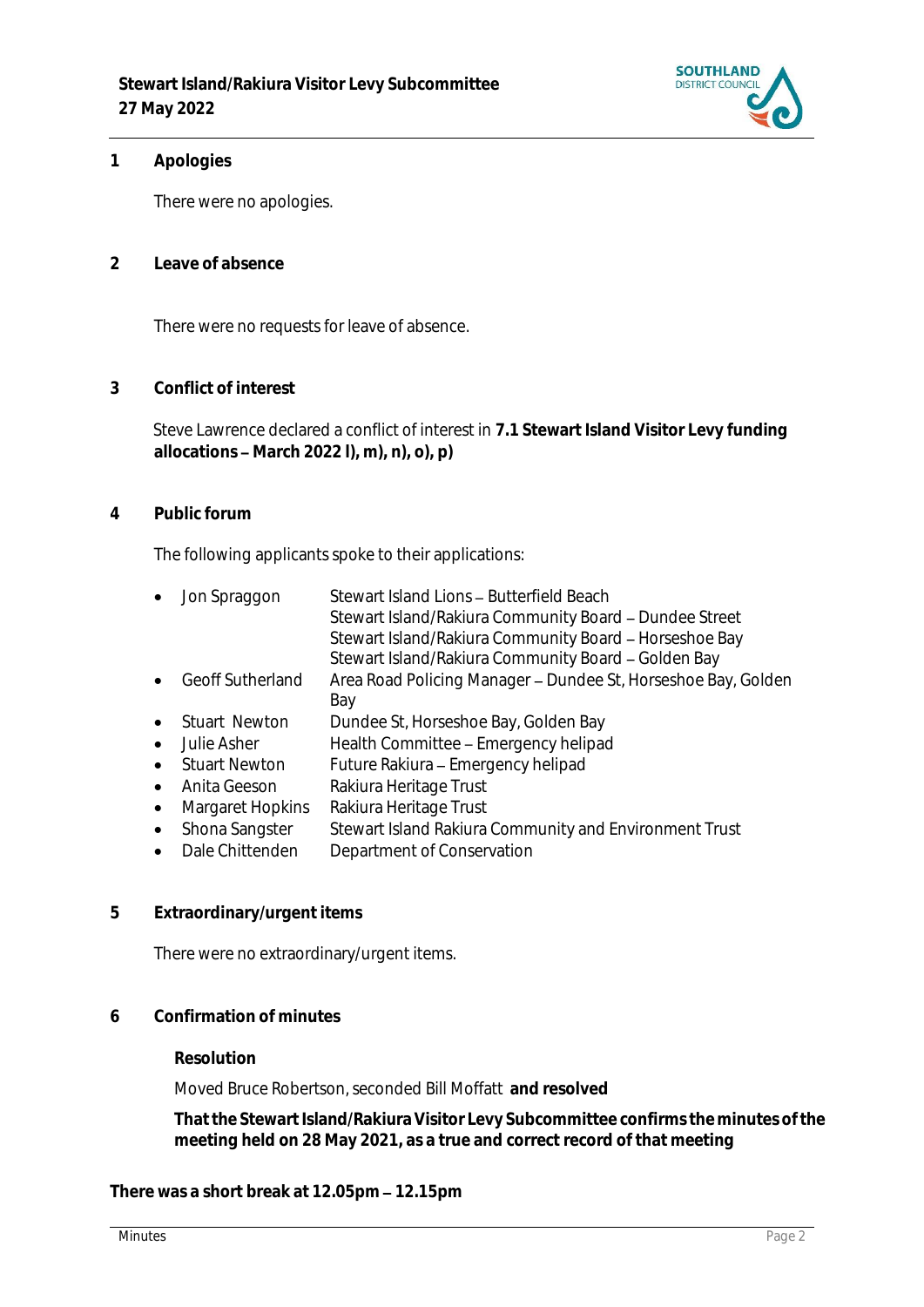

### **Reports**

**7.1 Stewart Island Visitor Levy funding allocations - March 2022**

**Record No: R/22/5/16514**

Community partnership leader Karen Purdue was in attendance for this item

**Executive summary**

2 The Southland District Council Stewart Island/Rakiura Visitor Levy Fund financial report as at 31 March 2022 and summary of applications received for consideration in the funding round closing 31 March 2022, are contained in the report for review and approval. Committee members have been given copies of the full applications prior to this meeting.

3 The Stewart Island/Rakiura Visitor Levy Fund is available to groups and organisations to assist with projects, activities and/or services used by visitors; for the benefit of visitors; or to mitigate the adverse effects of visitors on the environment of the island.

Nine applications have been received for the current funding round, with the total amount requested for this financial year being \$725,242

Steve Lawrence declared a conflict of interest in **7.1 Stewart Island Visitor Levy funding allocations March 2022 l) m), n), o), p)**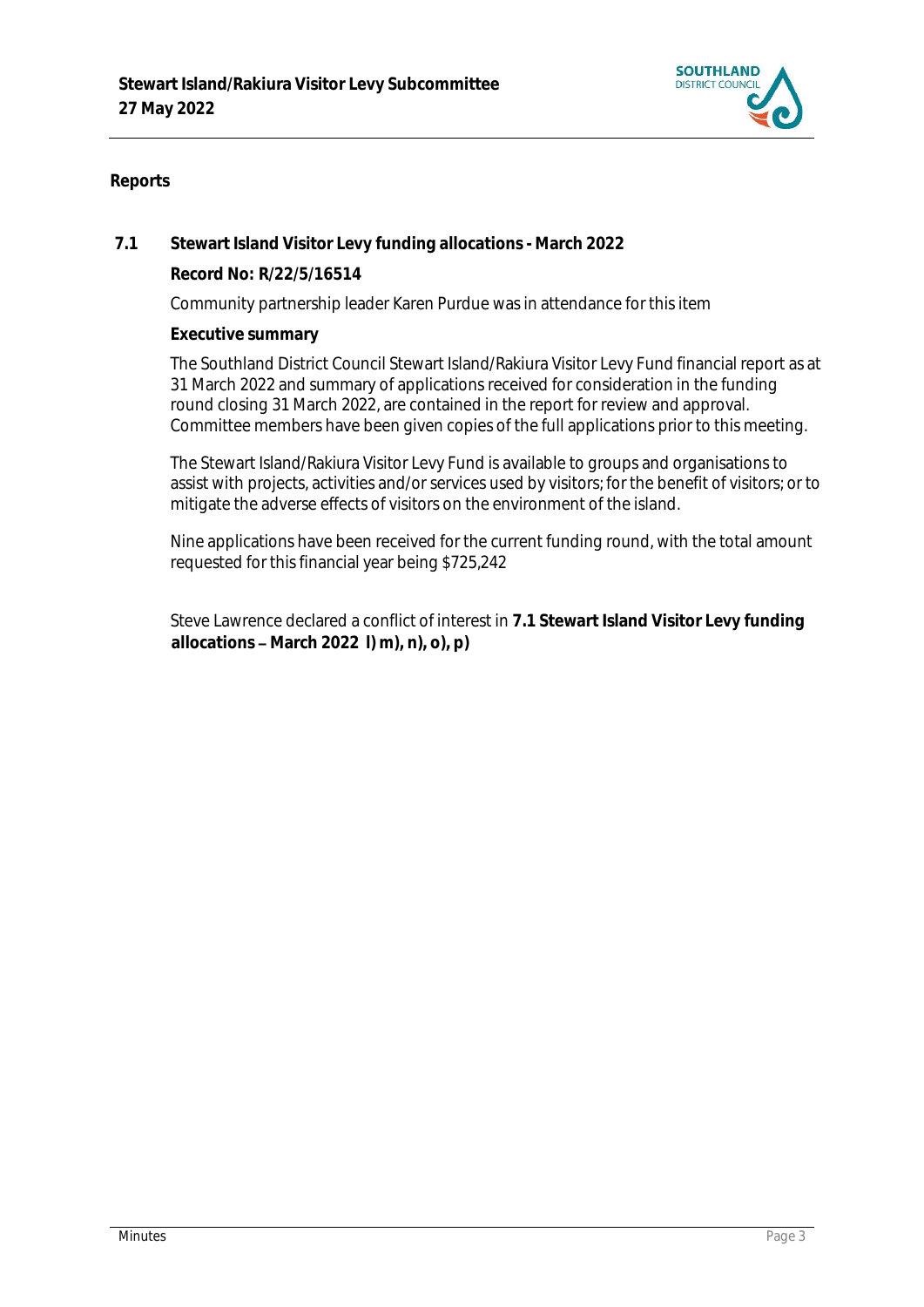

#### **Resolution**

Moved Bruce Robertson, seconded Steve Lawrence **and resolved recommendations a) to h).**

Moved Bill Moffatt, seconded Bruce Robertson **and resolved recommendation i) with changes indicated with a strikethrough**

Moved Paul Norris, seconded Helen Cave **and resolved recommendation j) with changes indicated with a strikethrough and new (as indicated)**

Moved Steve Lawrence, seconded Paul Norris **and resolved recommendation k) with changes indicated with a strikethrough**

Moved Paul Norris, seconded Bruce Robertson **and resolved recommendation l) with changes indicated with a strikethrough**

Moved Bruce Robertson, seconded Paul Norris **and resolved recommendation m) with changes indicated with a strikethrough**

Moved Bruce Robertson, seconded Paul Norris **and resolved recommendation n) with changes indicated with a strikethrough**

Moved Paul Norris, seconded Helen Cave **and resolved recommendation o) with changes indicated with a strikethrough and new (as indicated)**

Moved Paul Norris, seconded Bruce Robertson **and resolved recommendation p) with changes indicated with a strikethrough and new (as indicated)**

Moved Steve Lawrence, seconded Helen Cave **and resolved recommendation q) with changes indicated with a strikethrough**

Moved Bruce Ford, seconded Steve Lawrence **and resolved recommendation r) with changes indicated with a strikethrough**

Moved Bruce Robertson, Paul Norris **and resolved recommendation s) with changes indicated with a strikethrough**

Moved Bruce Robertson, Paul Norris**resolved recommendation t) with changes indicated with a strikethrough**

**That the Stewart Island/Rakiura Visitor Levy Subcommittee:**

- a) Receives the report titled "Stewart Island Visitor Levy funding allocations -**March 2022" dated 18 May 2022.**
- **b) Determines that this matter or decision be recognised as not significant in terms of Section 76 of the Local Government Act 2002.**
- **c) Determines that it has complied with the decision-making provisions of the Local Government Act 2002 to the extent necessary in relation to this decision; and in accordance with Section 79 of the act determines that it does not require further information, further assessment of options or further analysis of costs and benefits or advantages and disadvantages prior to making a decision on this matter.**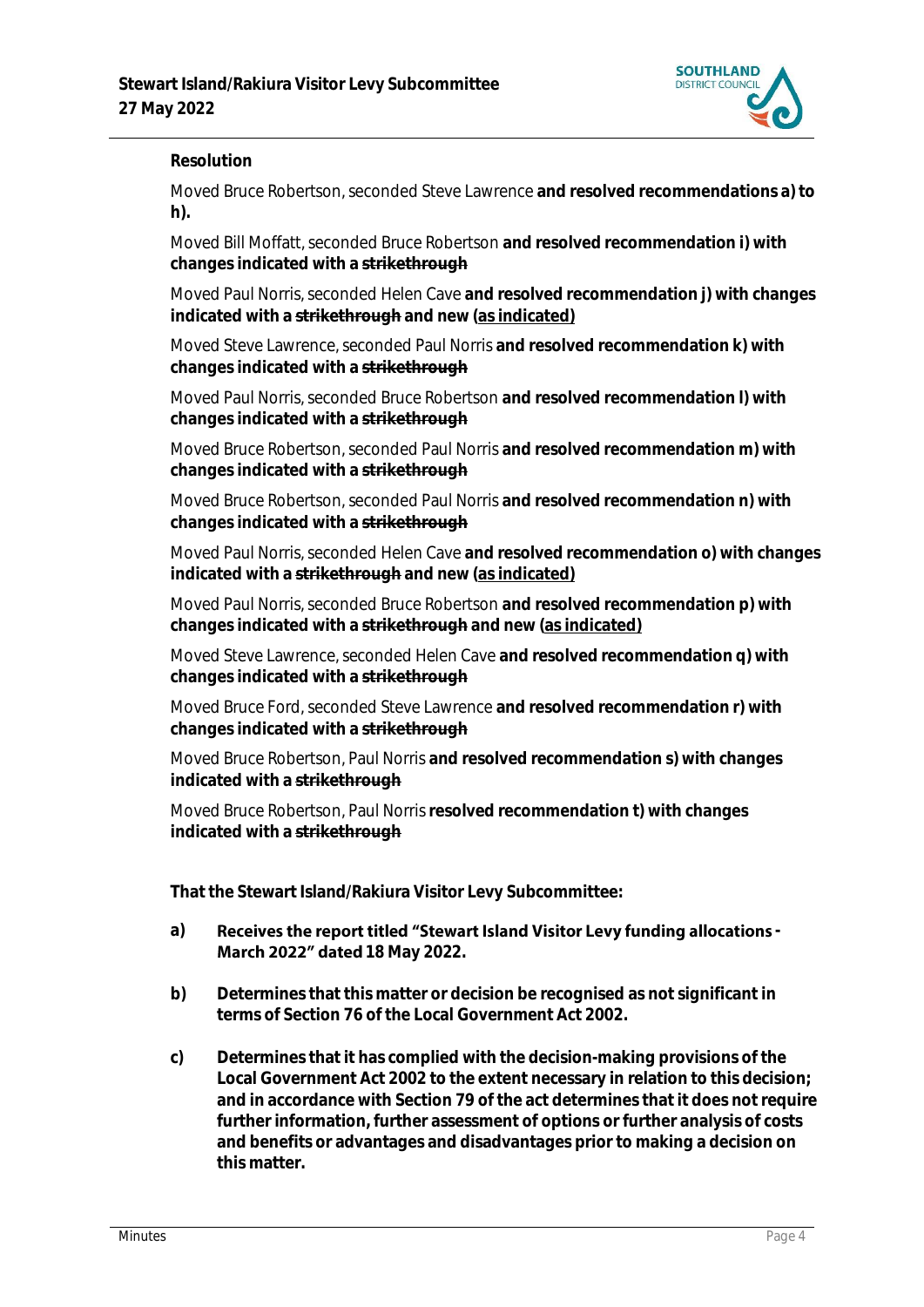

- **d) Notes that there is \$ 311,092 held in the Stewart Island/Rakiura Visitor Levy Fund reserves.**
- **e) Notes that the budget for allocation of grants from the Stewart Island/Rakiura Visitor Levy Fund for the current financial year is \$ 142,797, compared with the requested funding of \$ 725,242.**
- **f) Notes that in addition, one application has requested multi-year funding over an additional nine years (\$ 30,000 per year) and one applicant has requested multi-year funding for an additional one year (\$ 28,600).**
- **g) Notes that three applications include an alternative option to consider multiyear funding over 10 years.**
- **h) Receives funding applications from the following organisations:**
	- **Rakiura Heritage Trust**
	- **Stewart Island Rakiura Community & Environment Trust**
	- **Stewart Island Rakiura Community Board**
	- **Stewart Island Health Committee/Future Rakiura**
	- **Stewart Island Lions/Butterfields Beach Community Project**
	- **Department of Conservation**
- **i) Approves/declines a grant to Rakiura Heritage Trust of up to \$20,000 for operational costs**
- **j) Approves/declines a grant to Stewart Island Rakiura Community & Environment Trust of up to \$28,600 each year for two years for employment costs for their Community Liaison person, with year 2 funding subject to the subcommittee receiving a report indicating favourable results against the Trust's KPIs**
- **k) Approves/declines a grant to Stewart Island Rakiura Community Board of up to \$171,110 for costs associated with the Dundee Street footpath project**
- **l) Approves/declines a grant to Stewart Island Rakiura Community Board of up to \$19,929 each year for ten years for loan repayments for costs associated with the Dundee Street footpath project**
- **m) Approves/declines a grant to Stewart Island Rakiura Community Board of up to \$182,532 for costs associated with the Horseshoe Bay walking track project**
- **n) Approves/declines a grant to Stewart Island Rakiura Community Board of up to \$21,101, each year for 10 years for loan repayments, for costs associated with the Horseshoe Bay walking track project**
- **o) Approves/declines a grant to Stewart Island Rakiura Community Board of up to \$140,000 for costs associated with the Golden Bay Geotechnical study and survey costs, conditional on any subsequent application to central government including the cost of geotechnical and survey investigation. If successful this sum should be returned to visitor levy funds, or 50% returned if co-funded.**